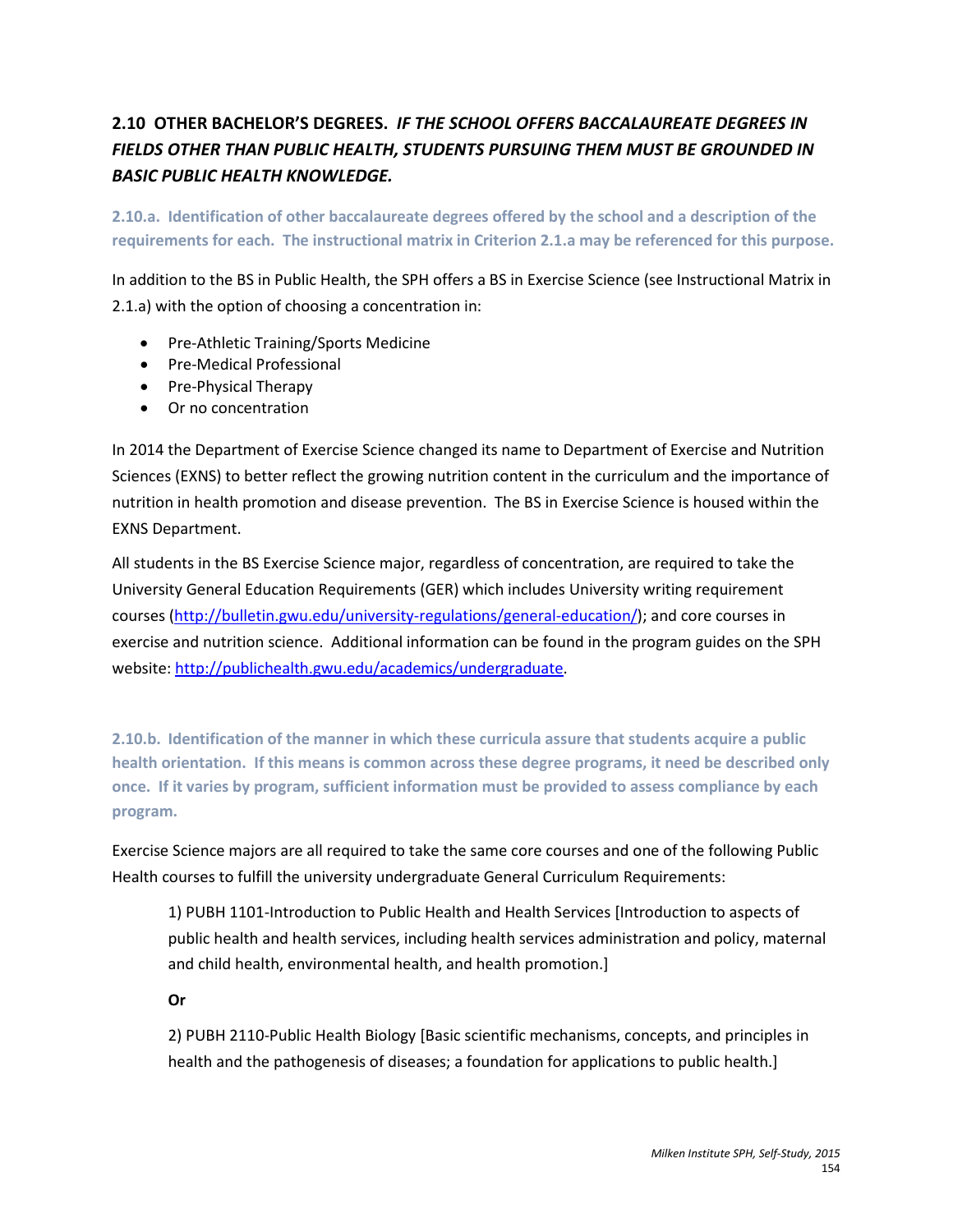The core coursework in Exercise and Nutrition Sciences has a strong thread emphasizing the relationship between physical activity and nutrition with public health concepts of disease prevention. This includes an epidemiologic foundation using supporting evidence to study, implement, and evaluate protocols and programs.

| <b>Required Core Classes (41-42 credits)</b> |                |                                                                                                                  |
|----------------------------------------------|----------------|------------------------------------------------------------------------------------------------------------------|
| <b>Class</b>                                 | <b>Credits</b> | <b>Title</b>                                                                                                     |
| <b>EXNS 1103</b>                             | 3              | Professional Foundations in Exercise Science                                                                     |
| <b>EXNS 1110</b>                             | 4              | Applied Anatomy & Physiology I & Lab                                                                             |
| <b>EXNS 1111</b>                             | 4              | Applied Anatomy & Physiology II & Lab                                                                            |
| <b>EXNS 2110</b>                             | 4(3)           | Prevention and Care of Injury & Lab (No 1 credit lab for Pre-Athletic Training/Sports Med<br>concentration ONLY) |
| <b>EXNS 2111</b>                             | 4              | Exercise Physiology I & Lab                                                                                      |
| <b>EXNS 2112</b>                             | 4              | Exercise Physiology II & Lab                                                                                     |
| <b>EXNS 2113</b>                             | 4              | Kinesiology & Lab                                                                                                |
| <b>EXNS 2114</b>                             | 3              | <b>Nutrition Sciences I</b>                                                                                      |
| <b>EXNS 2115</b>                             | 3              | <b>Nutrition Sciences II</b>                                                                                     |
| <b>EXNS 2116</b>                             | 3              | Exercise and Health Psychology                                                                                   |
| <b>EXNS 3110</b>                             | 3              | Internship                                                                                                       |
| <b>EXNS 4110</b>                             | 3              | <b>Current Issues in Exercise Science</b>                                                                        |

#### **Table 2.10.b.: BS, Exercise Science Core Curriculum**

## **2.10.c. Assessment of the extent to which this criterion is met and an analysis of the school's strengths, weaknesses and plans relating to this criterion.**

This criterion is met.

#### **Strengths:**

- The Exercise Science major is an integral and important part of the School. Undergraduate students in this program are well grounded in the connection between exercise/physical activity, nutrition and the prevention of chronic disease. The content of the freshman course *Professional Foundations in Exercise Science* (EXNS 1103) lays a solid foundation in public health and exercise science and this information is carried through the other course work and field work experiences to the senior capstone course, *Current Issues in Exercise Science* (PUBH 4110).
- The Department of EXNS has an excellent faculty with a variety of expertise and experience.
- The Department of EXNS also offers minors in Exercise Science and in Nutrition.

#### **Challenges:**

• Although we do have a strong public health content integration in the undergraduate Exercise Science major, the connection between undergraduate students in both majors (exercise science and public health) could be improved.